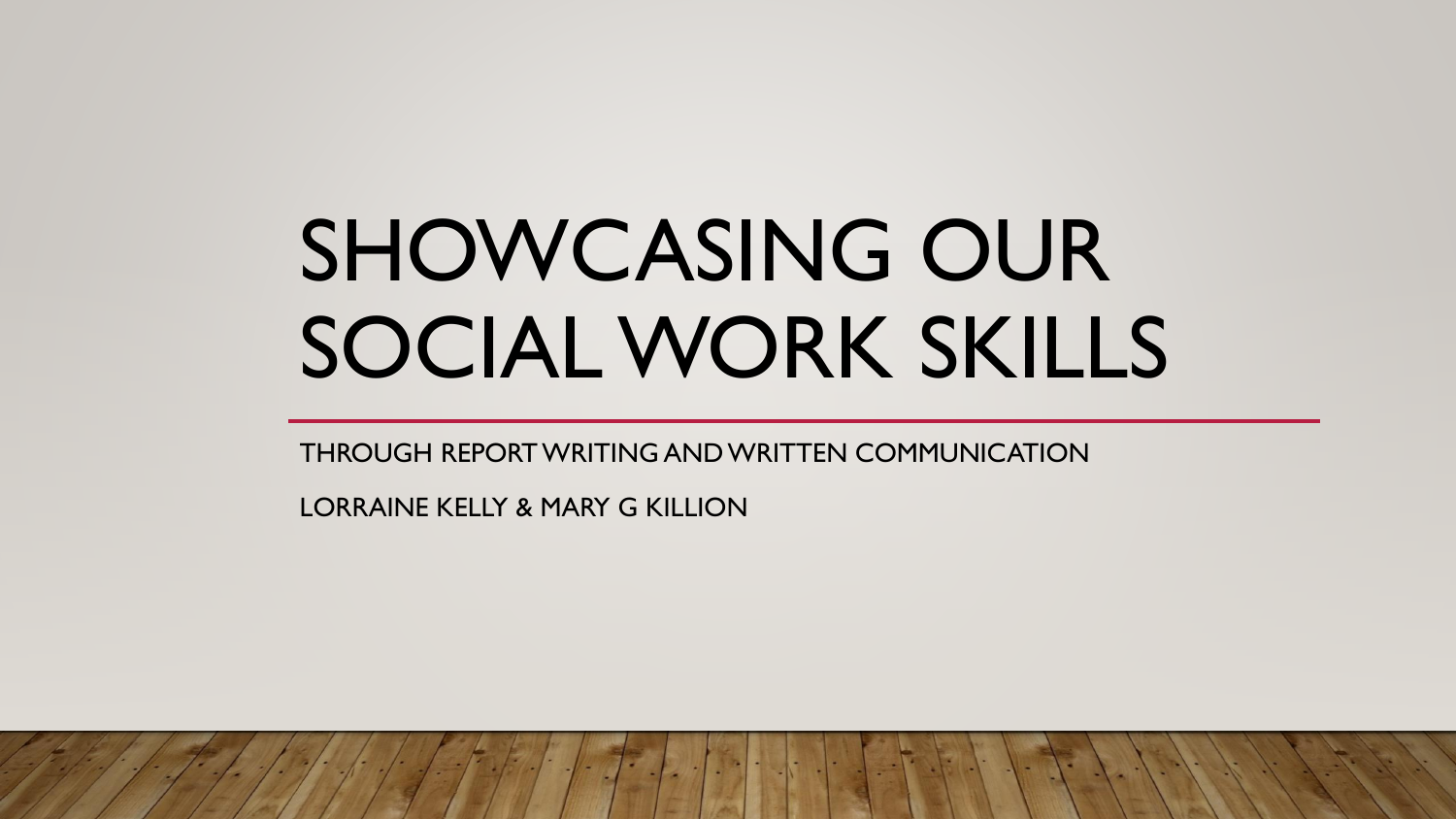

# **SOCIAL WORKERS** leaders. advocates. champions.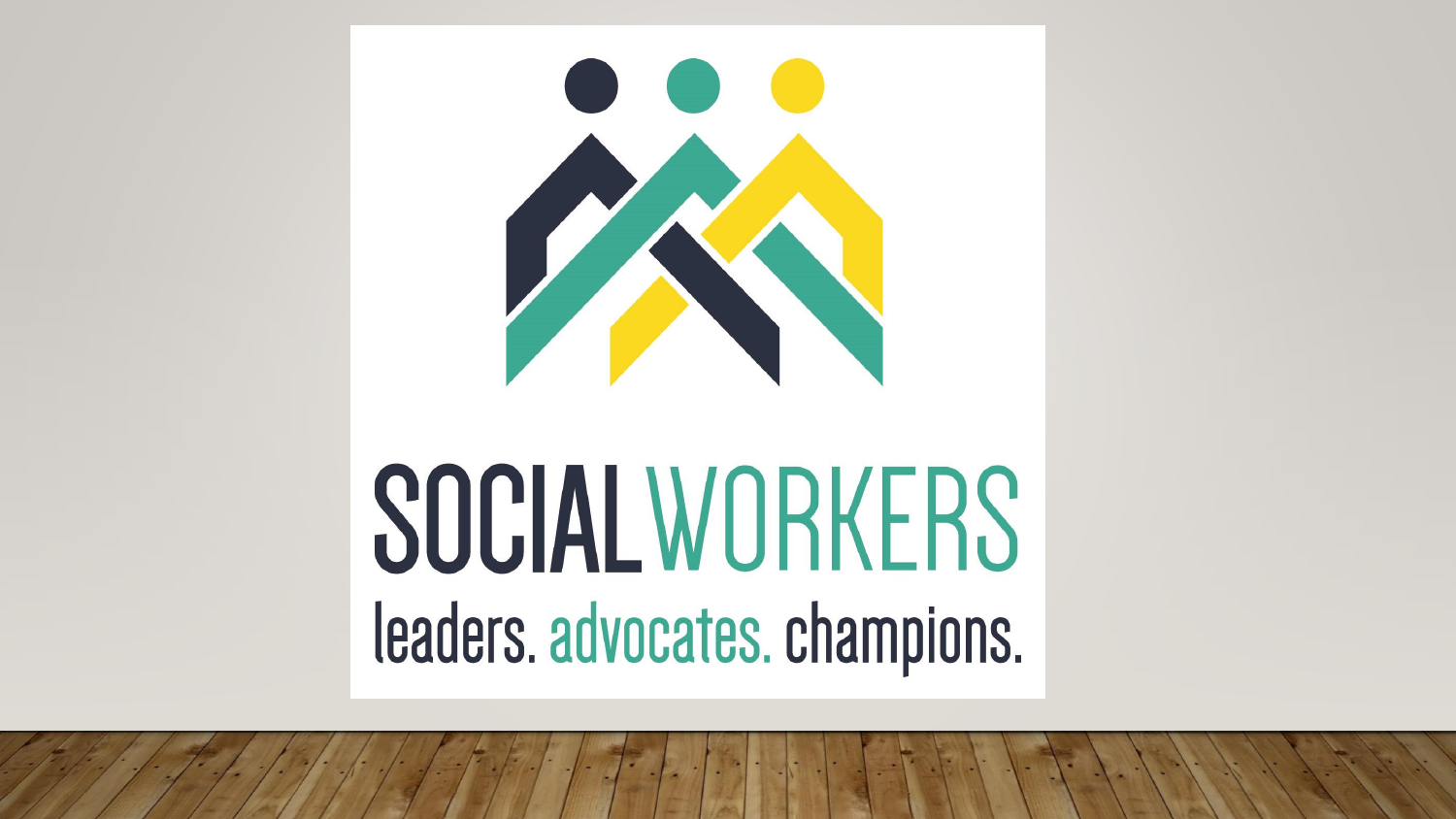#### 'CAN YOU WORK YOUR 'MAGIC?'

- Social workers are often called upon to "use our powers." We hear this plea every so often, typically in times of crisis. I'll confess: these powers are just honed social work skills, and we can all develop them. To the untrained eye, they look miraculous. For social workers, it's Tuesday
- - *Stephen P. Cummings* http://www.socialworker.com/extras/social-workmonth-2018/social-workers-three-key-powers/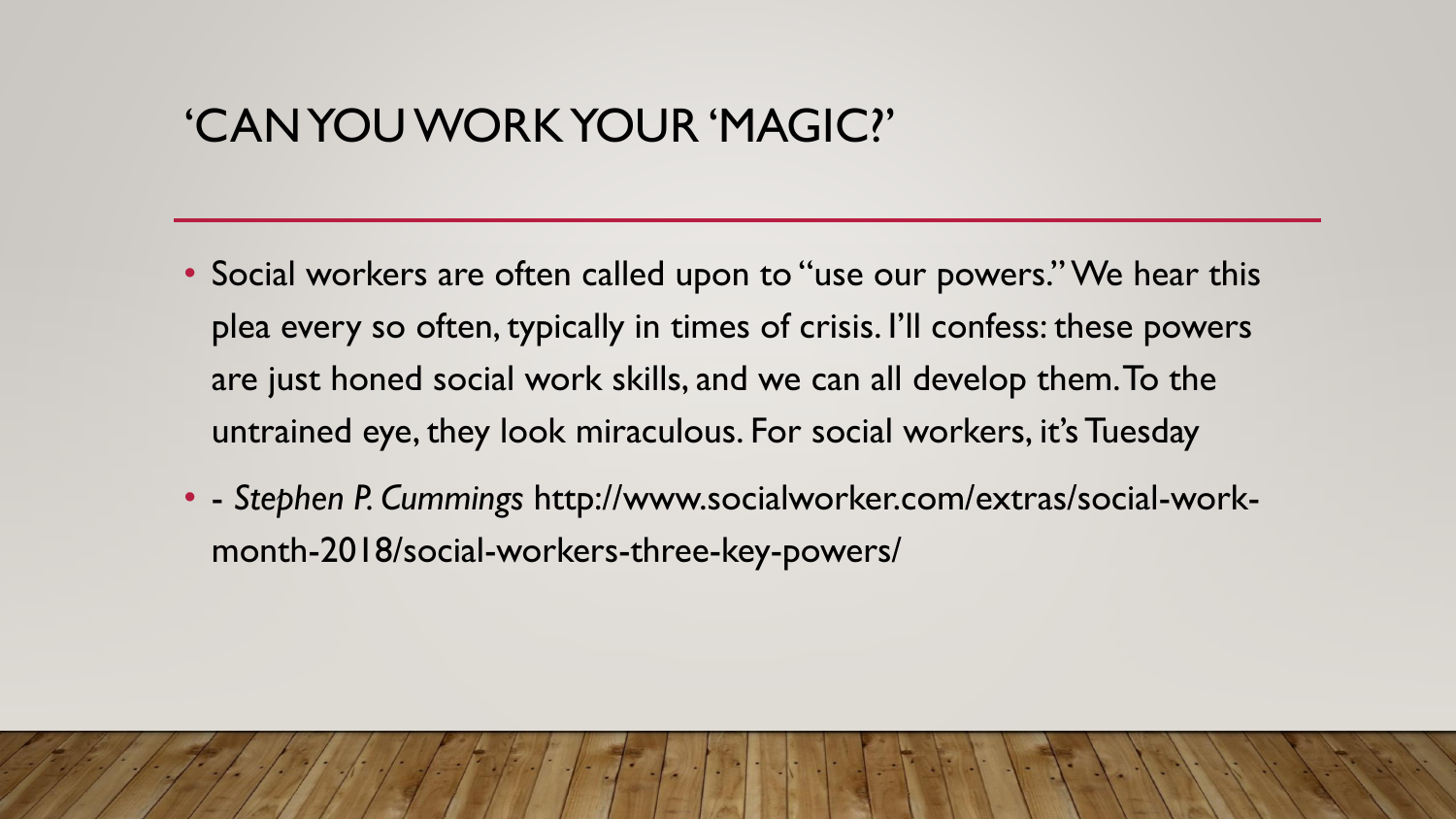#### SOCIAL WORK IS 'INVISIBLE' BECAUSE SOCIAL WORKERS OFTEN STRUGGLE TO DEFINE SOCIAL WORK

- While social workers seldom spend time explaining exactly what social work does they frequently discuss why no one else could comprehend what constitutes social work. The research data made clear a major problem to be overcome is social workers lack of articulation about what constitutes social work.
- While relatively unaccustomed to expressing their theoretical knowledge, social workers paradoxically appeared to expect others to understand and respect the same unvoiced knowledge.
- Anita Roysum (2017) **'How' we do social work, not 'what' we do,** Nordic Social Work Research, 7:2, 141-154,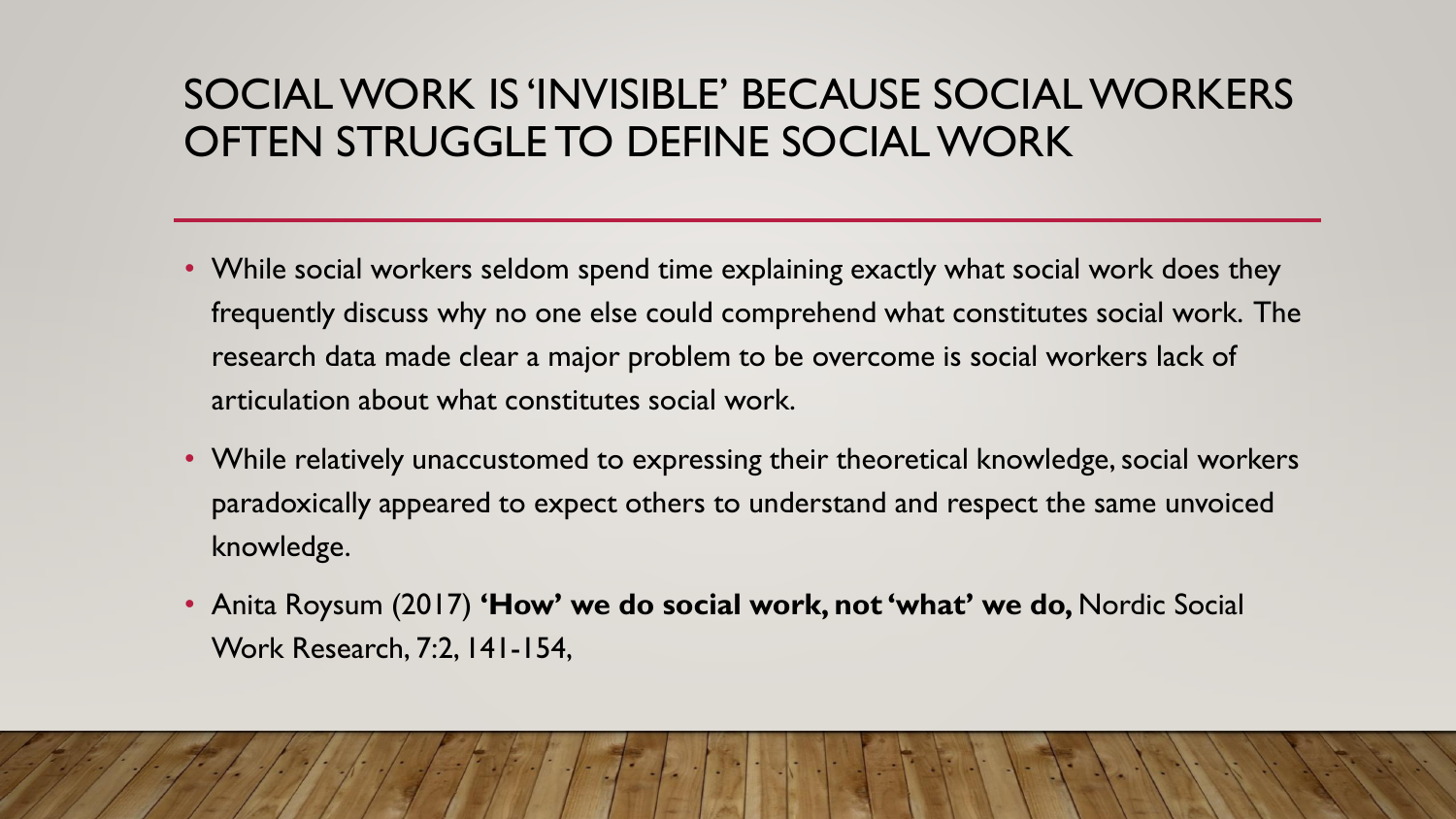## Invisible Social Work in Mental Health?

- Social Work can become 'invisible' when mental health is viewed through a 'lens' dominated by medical understandings. Morris, Lisa. 2016: "**Being Seconded to a Mental Health Trust: The (In)Visibility of Mental Health Social Work**". British Journal of Social Work. Published online: March 27, 2016. doi: 10.1093/bjsw/bcw022.
- Social Work can become 'visible' when we demonstrate our evidence-based knowledge in writing.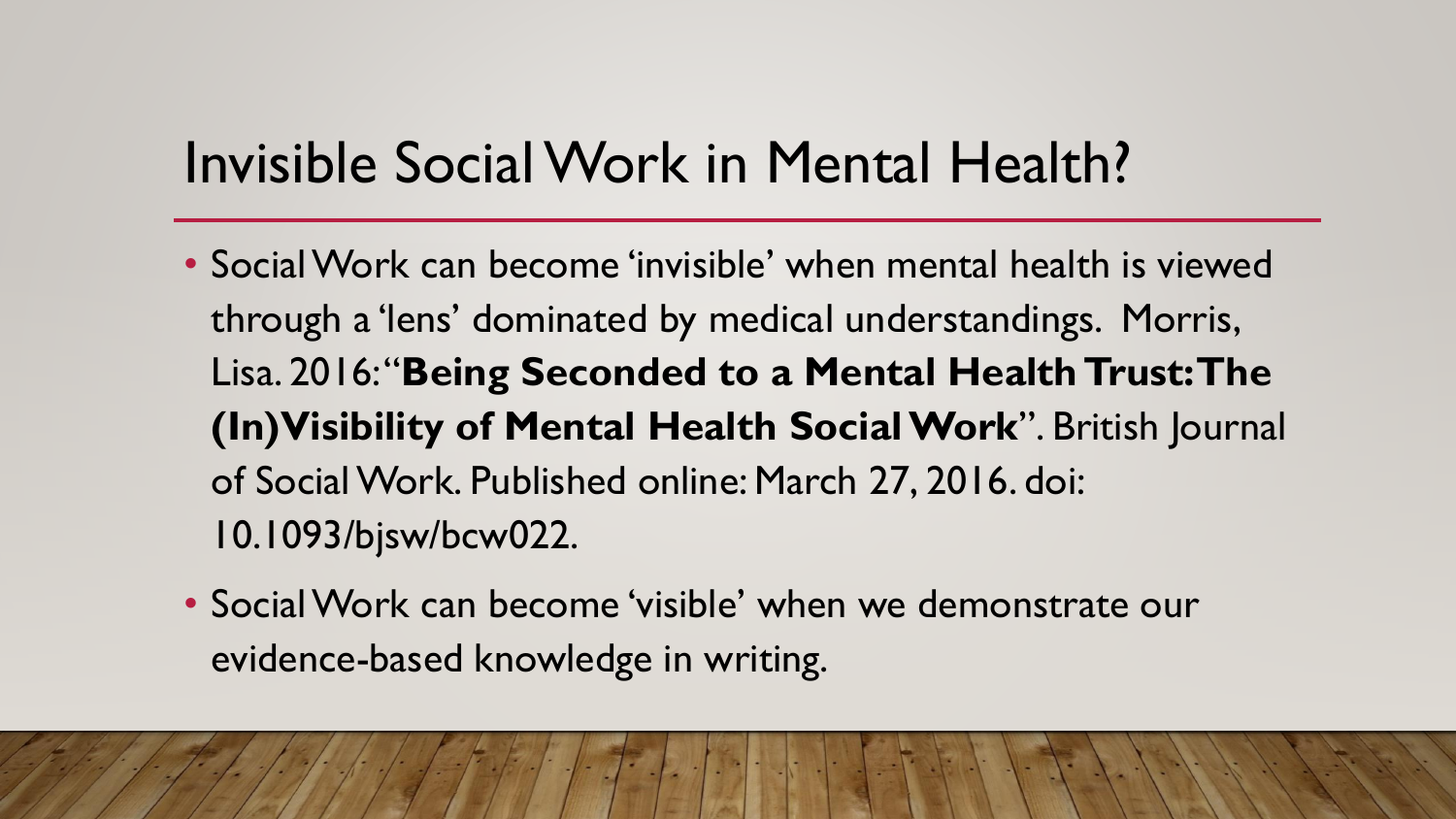## BEST PRACTICE IN SOCIAL WORK -

- 1. Is **therapeutic** in its methods and impact,
- 2. Using skilled, **theoretically informed** approaches
- 3. Is knowledgeable in how it draws on **research evidence** and
- 4. Is **critical** and **reflective** on how power was exercised and in the deep respect shown for vulnerable people's human rights.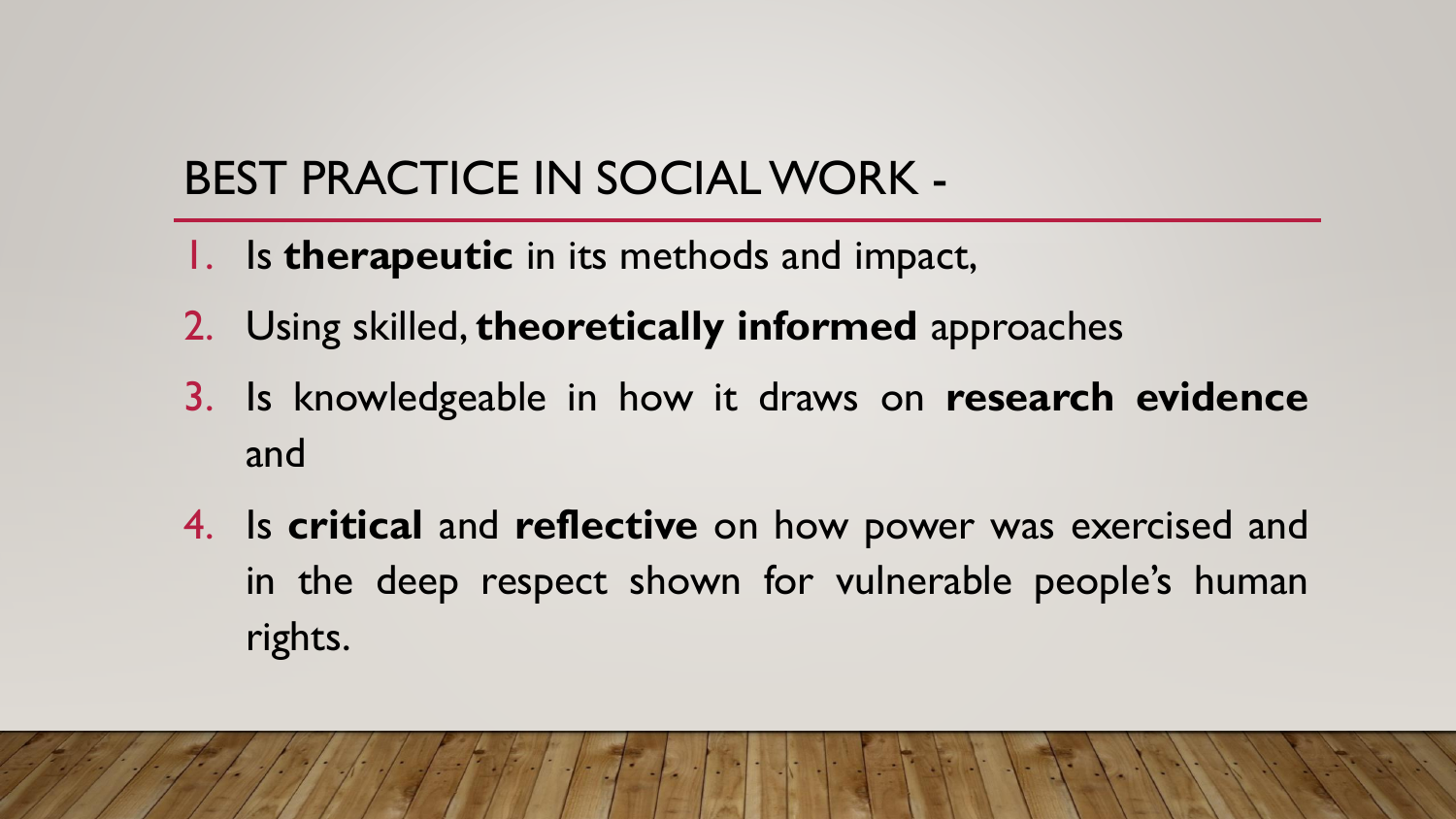## BEST PRACTICE IN SOCIAL WORK -

- 5. Is **authoritative**.
- 6. Embraces **ethical complexity**.
- 7. Uses **emotional intelligence**
- 8. Takes **Courage**.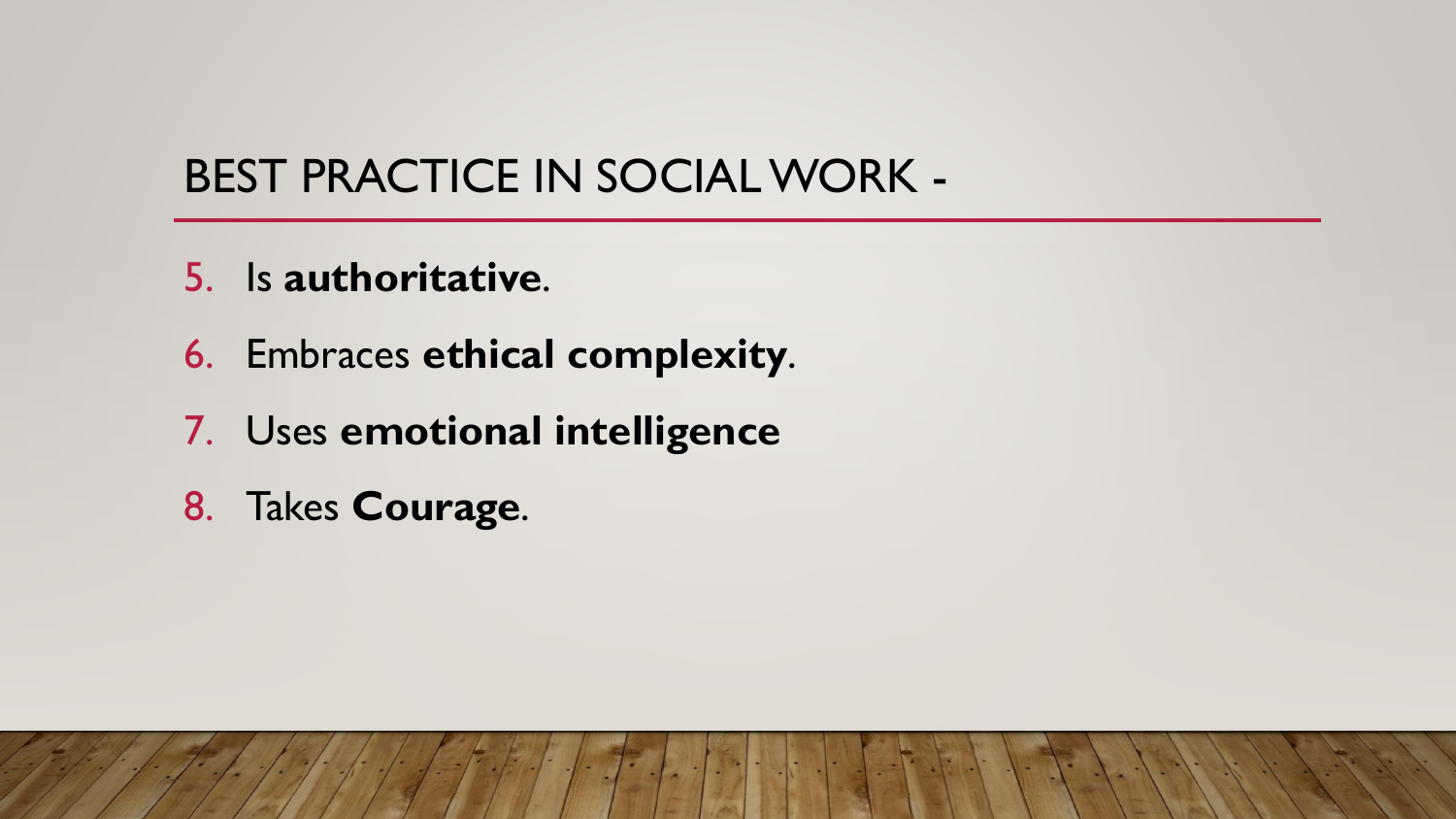#### EVIDENCE (FACT) DOES NOT SPEAK FOR ITSELF – IT MUST BE SPOKEN FOR (PROFESSIONAL JUDGEMENT)

- How we talk **about** patients how we make sense of the problems and needs of people
- How we **build** case formulations about what caused the troubles
- How we **decide** what should be done about the problem or need
- In order to get our jobs done we must package our professional opinions for the consumption of others. We must be able to justify, account for and 'perform' our professional judgements for
	- The patient & their family
	- Multidisciplinary team
	- Our Colleagues in our respective departments
	- Community services and external agencies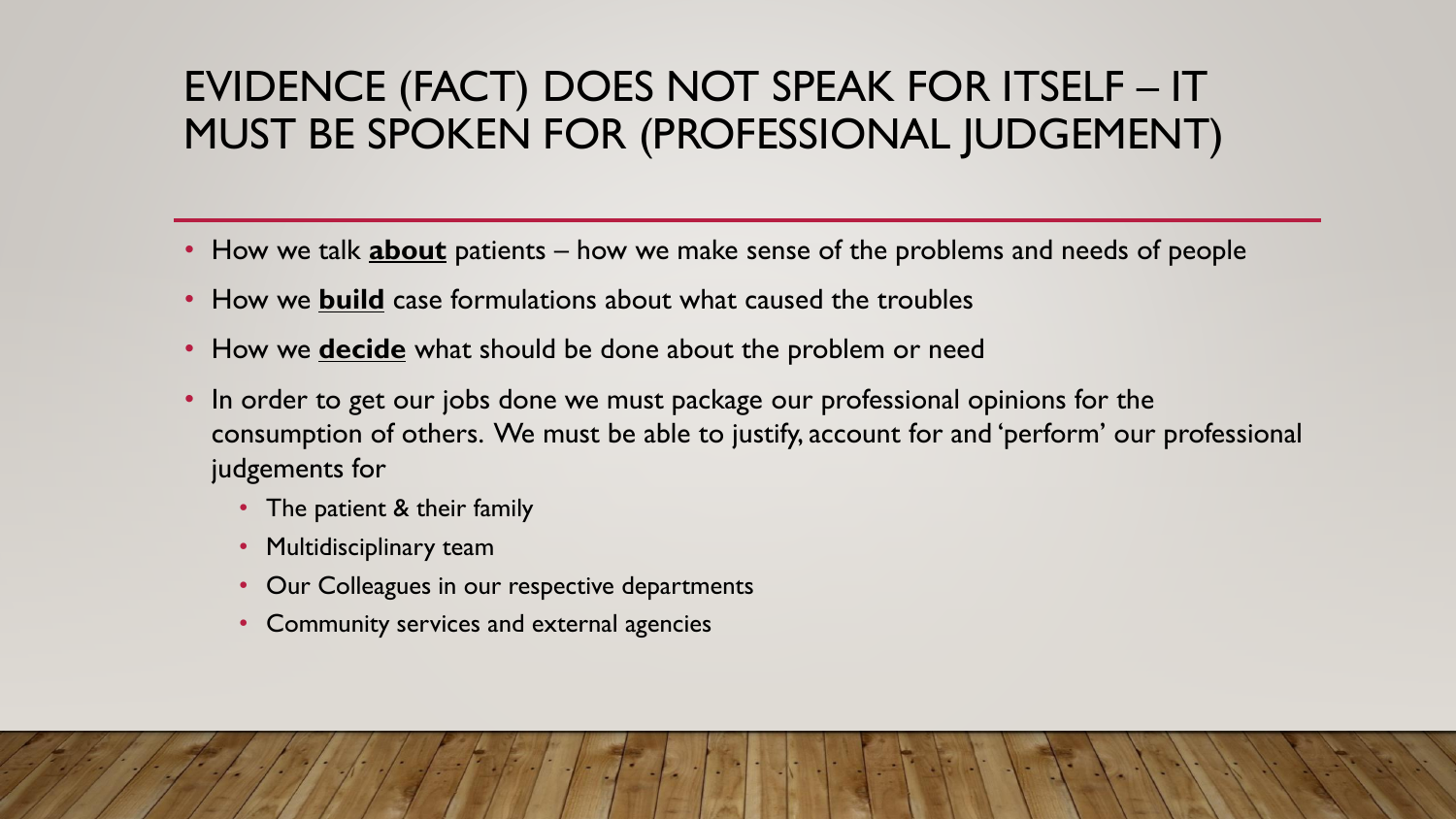### SOCIAL WORK – BOTH MICRO AND MACRO PERSPECTIVES

- Social Work concerns itself with social needs, as these are encountered
	- at the individual and family level
	- at the institutional and structural level.
- The goal of addressing 'people' in their 'environments' can only be achieved when both elements are understood and **the connections between them are made**.
- Social Work's dual focus on the individual and the environment as a quality that distinguishes social work from other helping professions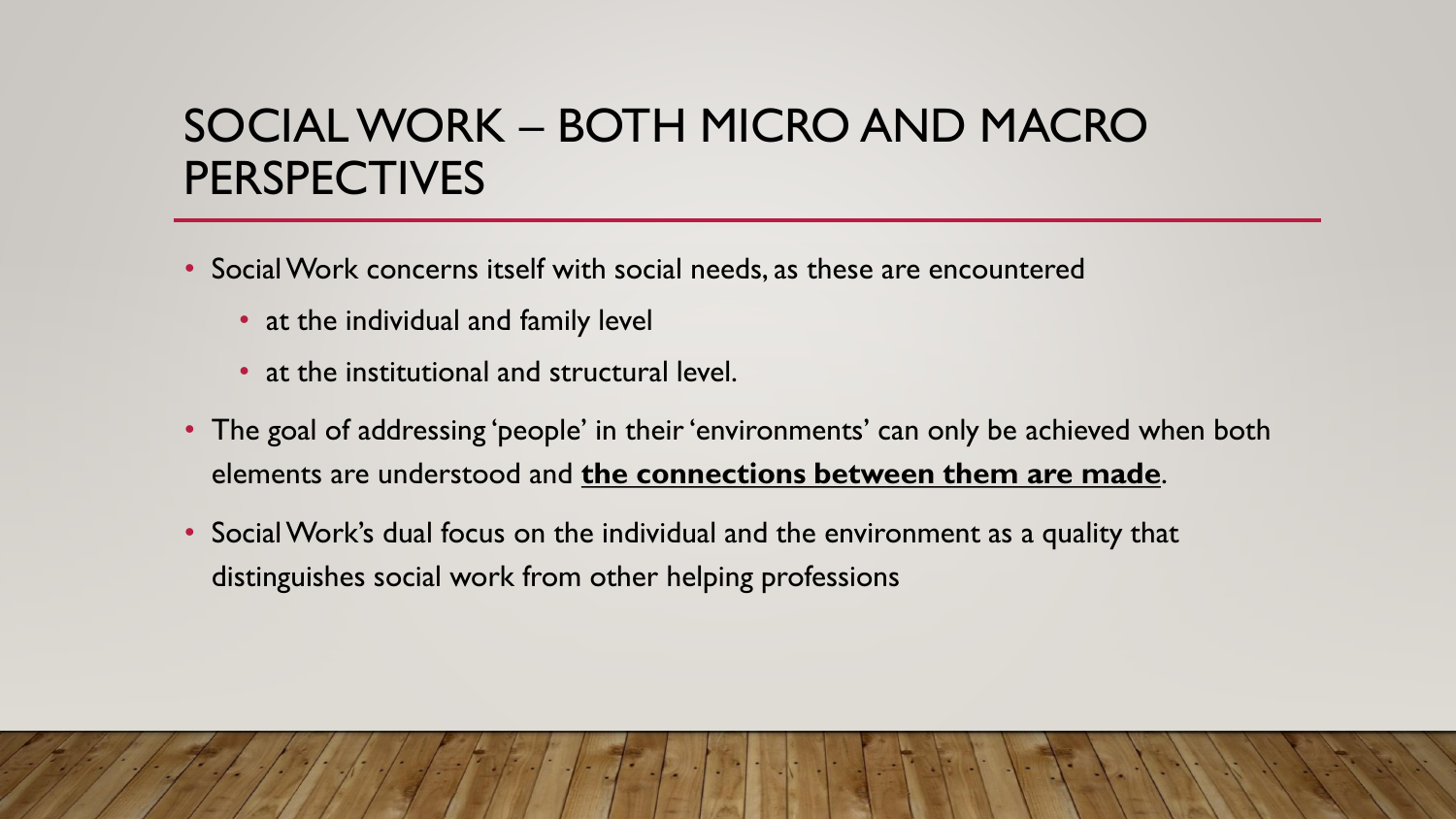### HUMAN RIGHTS - FRAMEWORK FOR SOCIAL WORK ADVOCACY

- Human Rights resolve social work's micro/macro divide by insisting on the simultaneous need for both forms of action: individuals have the right to assistance, and unjust systems require change.
- Reichert, E. (2011a). Social work and human rights: A foundation for policy and practice (2nd ed). New York, NY: Columbia University.
- Reichert, E. (2011b). Human rights in social work: An essential basis. Journal of Comparative Social Welfare, 27, 207-220.
- One Model of how this might be achieved through co-production, working partnerships between service users and families, statutory and voluntary services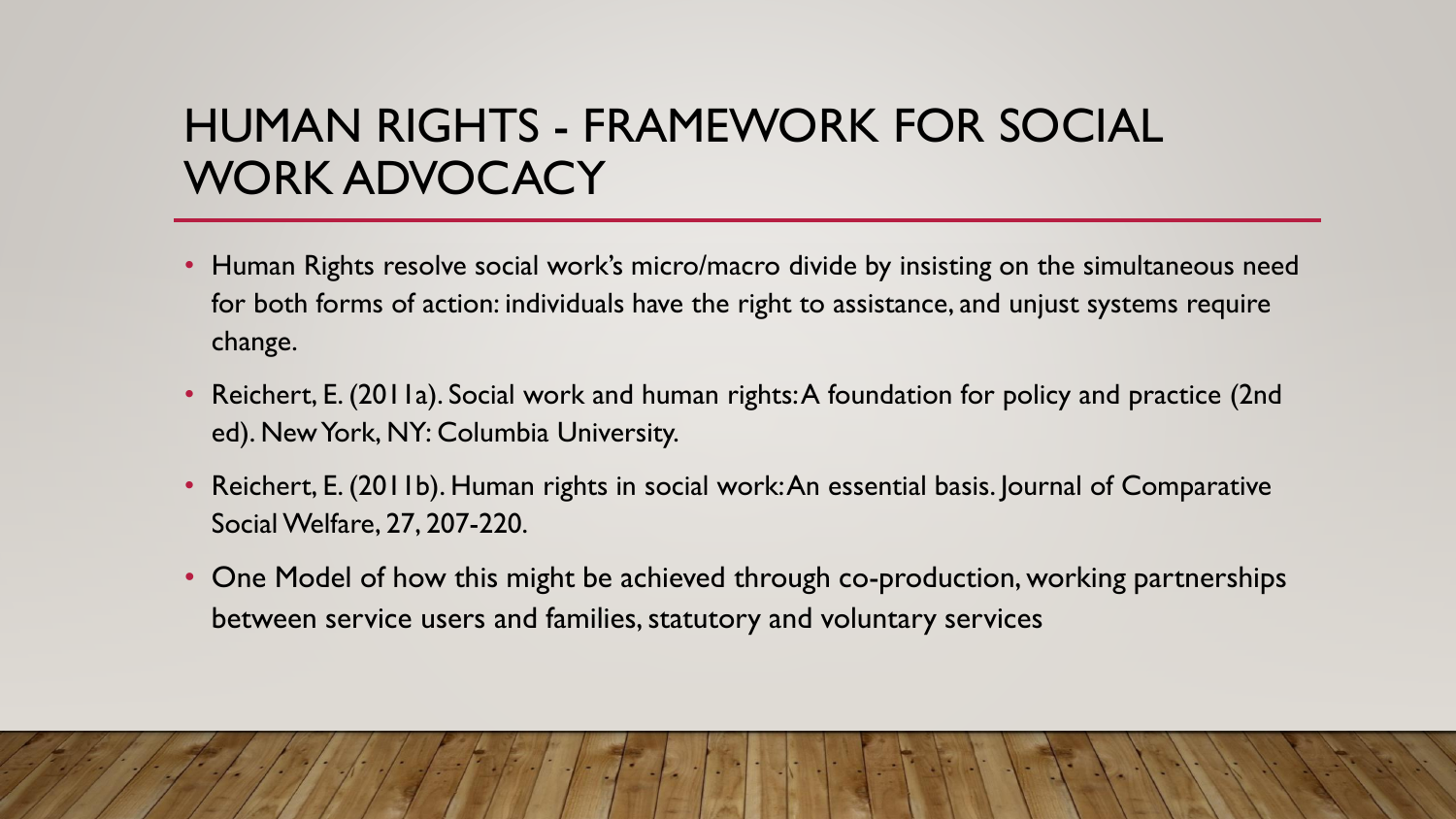#### SOCIAL WORK THEORIES

- Psychosocial and Systems Theory 'bread & butter' of social work loss, attachment, life stages of development, etc.
- Client Centred (Carl Rogers) Counselling
- Solution Focused Brief Therapy (Miracle question, coping questions, etc ) (Steve De Shazer, 1980's)
- Strengths Based Approach (Saleebey, 2002)
- Task Centred Practice
- Narrative Therapy / Social Constructionist / Externalising, (Michael White, David Epston)
- Crisis Intervention 7 Stages assess safety, build rapport, identify problem, address feelings, generate alternatives, develop action plan, follow up
- Human Rights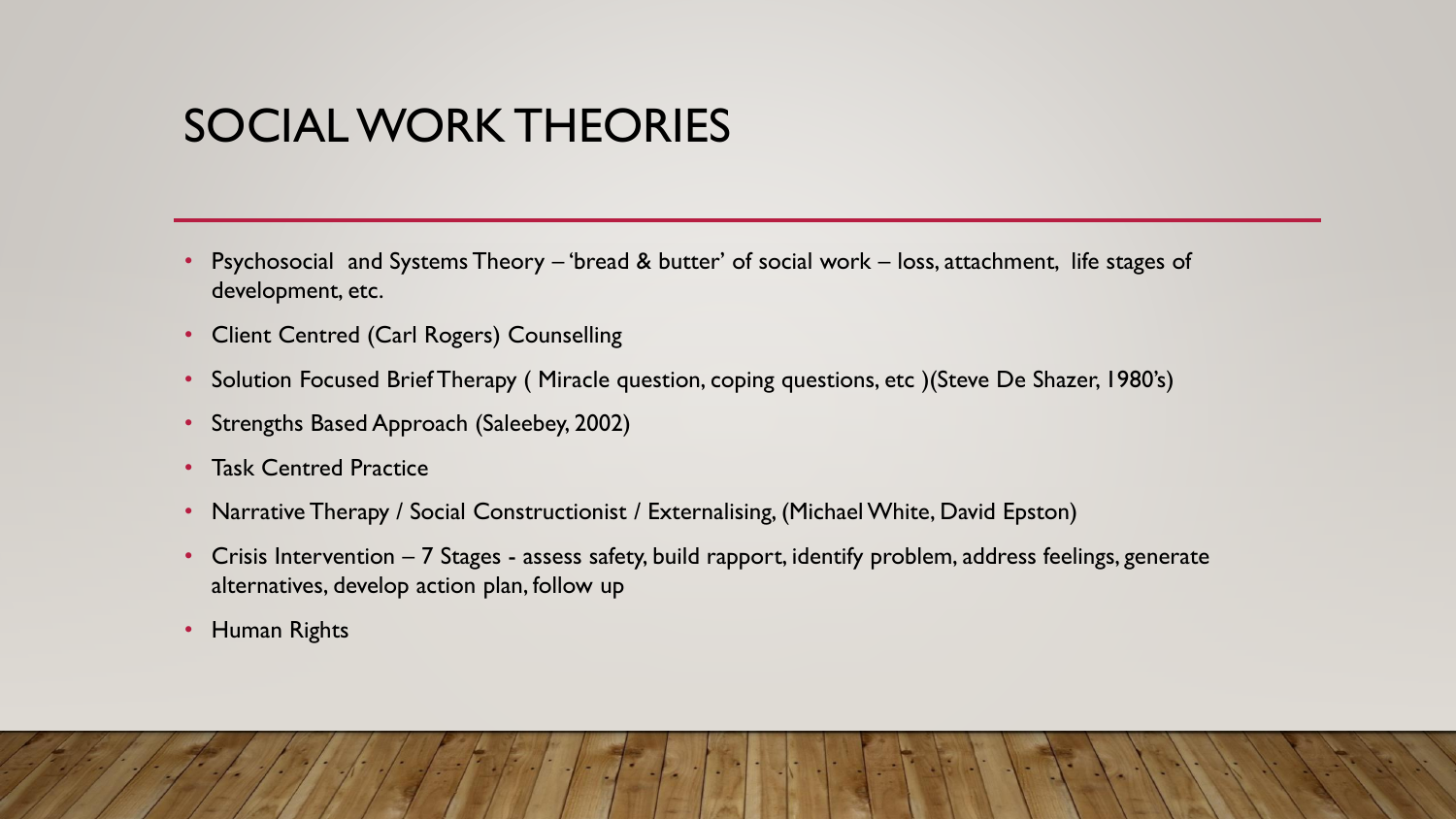#### ACKNOWLEDGEMENT AND SUPPORT BY SOCIAL WORK MANAGEMENT OF BEST PRACTICE

- It is crucial that we identify the best work that is going on, so that what is done well will be acknowledged, celebrated, learned from and done more often.
- The cumulative effect of more and more best practice being performed could then be the transformation of the system to a social care model of mental health service provision.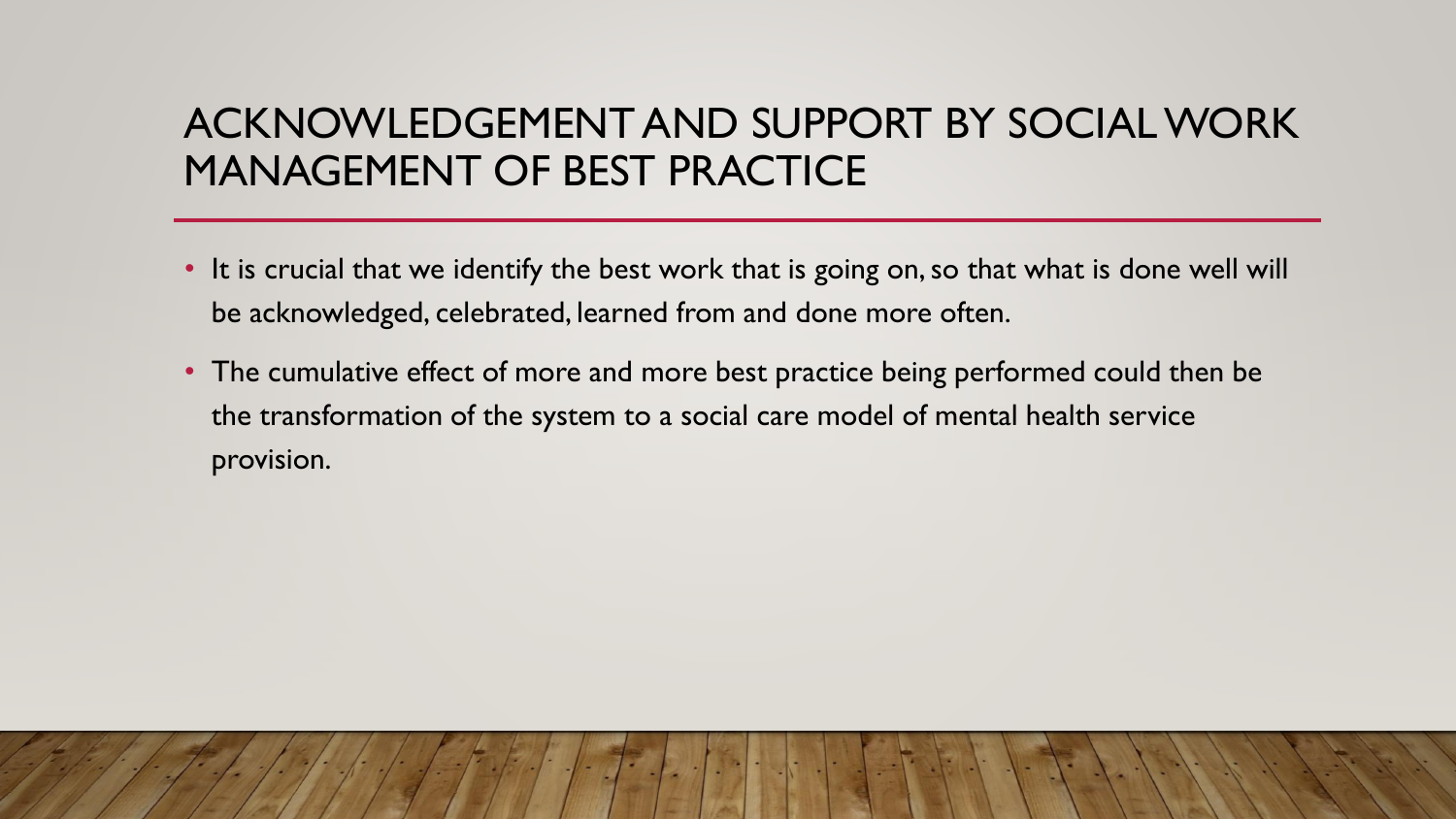#### **Referral to Mental Health Social Work**

|        | REFERRER: _________________________(Discipline) CONTACT DETAILS: _______________                                        |  |
|--------|-------------------------------------------------------------------------------------------------------------------------|--|
|        |                                                                                                                         |  |
|        | <u> An Aontaithe ann an Chomhair ann an Chomhair ann an Chomhair ann an Chomhair ann an Chomhair ann an Chomhair a </u> |  |
|        | <u> 1980 - Jan Barthard Barbara, marka a shekara ta 1980 - An tsara tsara tsara tsara tsara tsara tsara tsara tsa</u>   |  |
|        | <u> 1989 - Johann Stoff, Amerikaansk politiker (* 1908)</u>                                                             |  |
|        |                                                                                                                         |  |
|        |                                                                                                                         |  |
|        | INTERVENTIONS : Counselling □ Family Work □ Complex social welfare issues □                                             |  |
|        | Advocacy (other services) □ Psychosocial Assessment □ WRAP □ Housing/Homelessness □                                     |  |
|        | Legal issues $\Box$ Family Tracing $\Box$ Child Protection consult $\Box$ Safeguarding Consult $\Box$                   |  |
| OTHER: |                                                                                                                         |  |

**\_\_\_\_\_\_\_\_\_\_\_\_\_\_\_\_\_\_\_\_\_\_\_\_\_\_\_\_\_\_\_\_ Date: \_\_\_\_\_\_\_\_\_\_\_\_\_\_**

**Referrers Signature**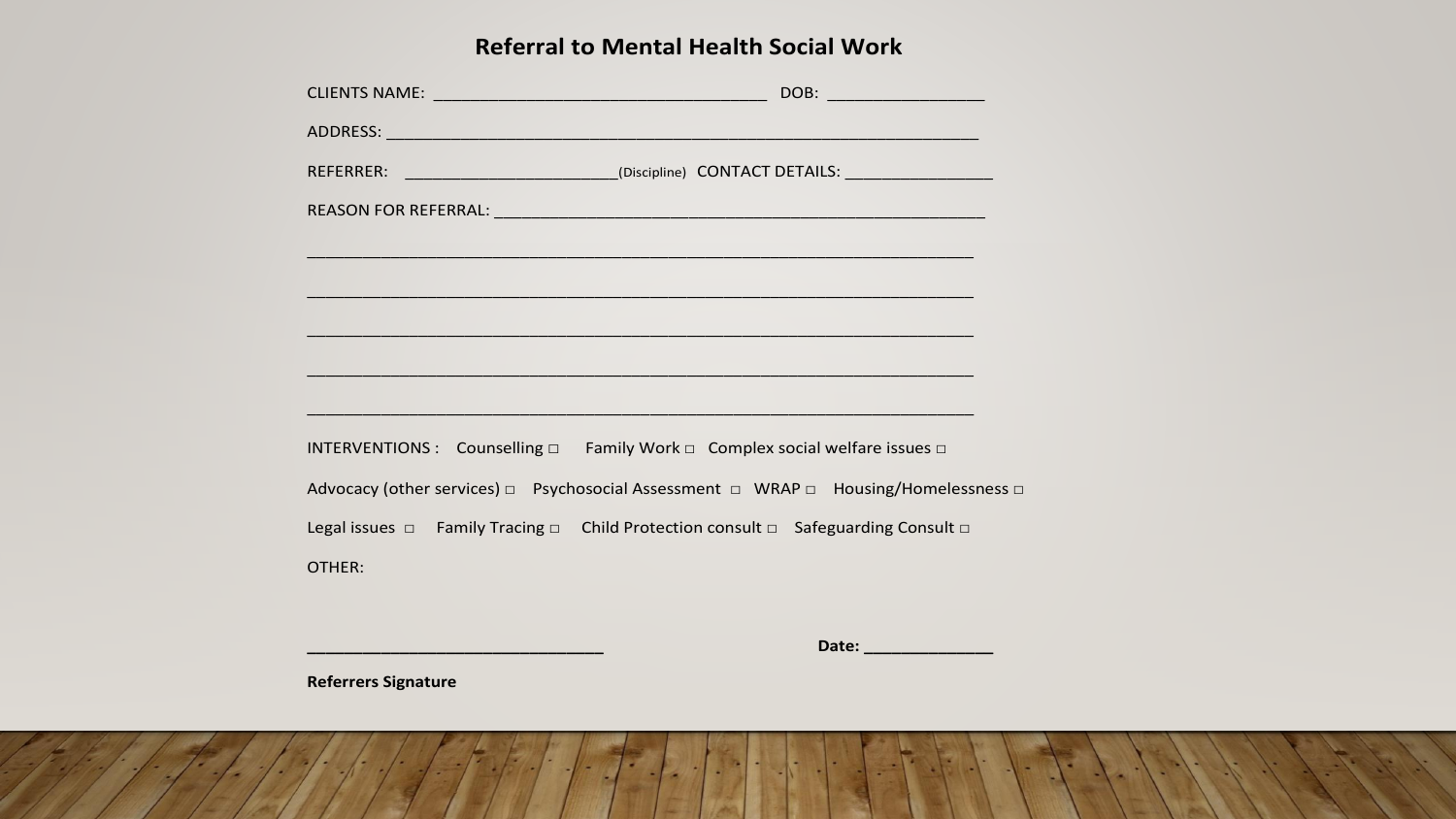#### **Mental Health Social Work Discharge Summary**

|                                                                                                       |                                                                                                                       | DOB: ___________________                                                            |  |
|-------------------------------------------------------------------------------------------------------|-----------------------------------------------------------------------------------------------------------------------|-------------------------------------------------------------------------------------|--|
|                                                                                                       |                                                                                                                       |                                                                                     |  |
| REFERRER: ______________________________                                                              |                                                                                                                       |                                                                                     |  |
|                                                                                                       |                                                                                                                       |                                                                                     |  |
| INTERVENTIONS : Counselling $\Box$ Family Work $\Box$ Complex social welfare issues $\Box$            |                                                                                                                       |                                                                                     |  |
|                                                                                                       |                                                                                                                       | Advocacy (other services) □ Psychosocial Assessment □ WRAP □ Housing/Homelessness □ |  |
| Legal issues $\Box$ Family Tracing $\Box$ Child Protection consult $\Box$ Safeguarding Consult $\Box$ |                                                                                                                       |                                                                                     |  |
| OTHER:                                                                                                |                                                                                                                       |                                                                                     |  |
| PSYCHOSOCIAL ASSESSMENT: NEEDS IDENTIFIED ON ASSESSMENT:                                              |                                                                                                                       |                                                                                     |  |
|                                                                                                       | <u> 1989 - Johann Stoff, deutscher Stoff, der Stoff, der Stoff, der Stoff, der Stoff, der Stoff, der Stoff, der S</u> |                                                                                     |  |
|                                                                                                       |                                                                                                                       |                                                                                     |  |
|                                                                                                       |                                                                                                                       |                                                                                     |  |
| DATE FIRST SEEN:                                                                                      |                                                                                                                       | NO. OF CONTACTS: NO OF ADVOCACY CONTACTS                                            |  |
| <b>SUMMARY OF INTERVENTION &amp; OUTCOME:</b>                                                         |                                                                                                                       |                                                                                     |  |
|                                                                                                       |                                                                                                                       |                                                                                     |  |
| <b>DATE OF DISCHARGE:</b>                                                                             | <b>SIGNED:</b>                                                                                                        |                                                                                     |  |